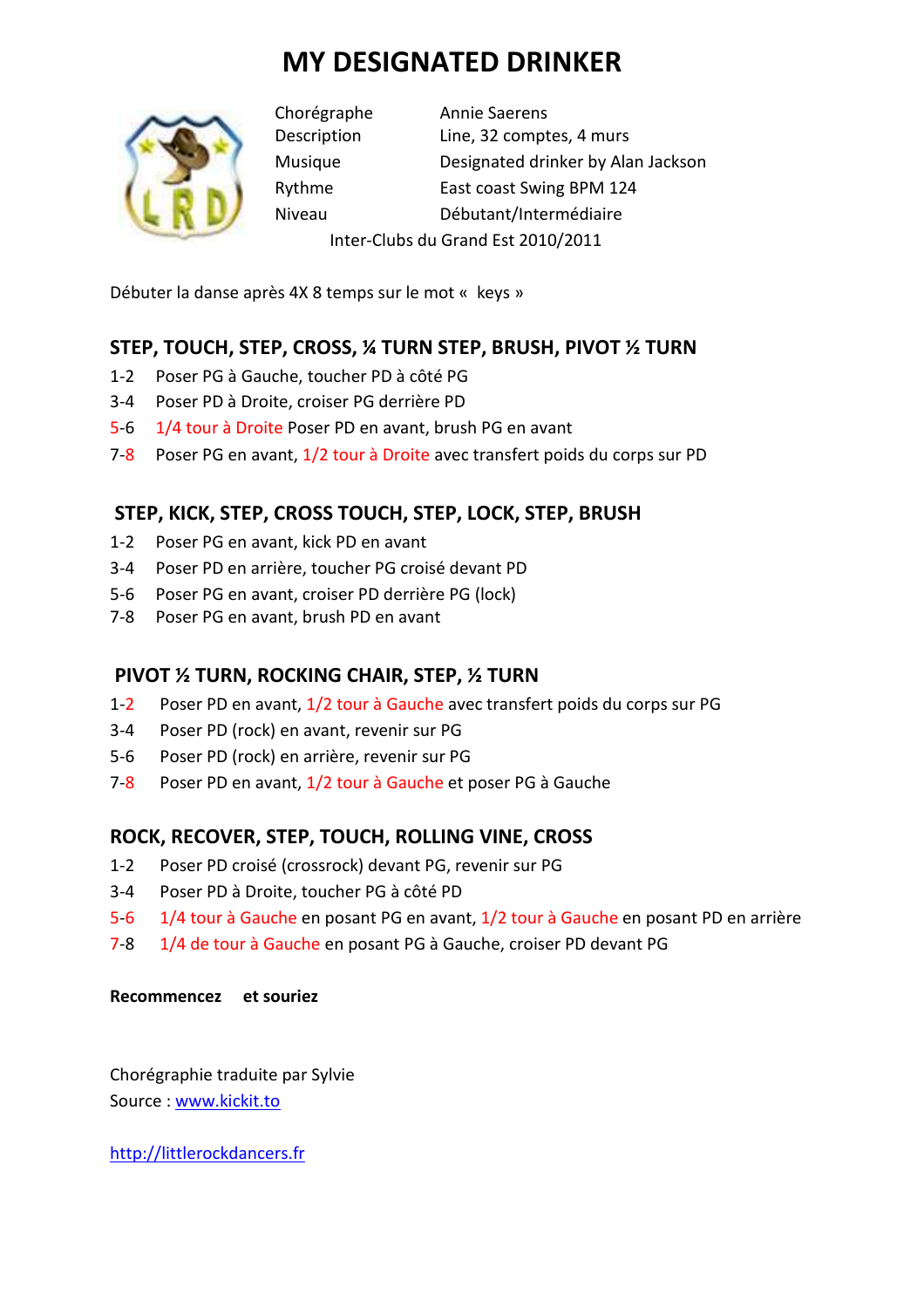My Designated Drinker Choreographed by Annie Saerens

Description:32 count, 4 wall, beginner east coast swing line dance

Musique:**Designated Drinker** by Alan Jackson & George Strait [124 bpm / Drive / U Buy now!

Start dancing on lyrics

STEP, TOUCH, STEP, CROSS, ¼ TURN STEP, BRUSH, PIVOT ½ TURN

1-2-3-4Step left to side, touch right together, step right to side, cross left behind right

5-6-7-8Turn ¼ right to step right forward, brush left forward, step left forward, turn ½ right (weight to right)

STEP, KICK, STEP, CROSS TOUCH, STEP, LOCK, STEP, BRUSH

1-2-3-4Step left forward, kick right forward, step right back, cross/touch left over right 5-6-7-8Step left forward, lock right behind left, step left forward, brush right forward PIVOT ½ TURN, ROCKING CHAIR, STEP, ½ TURN

1-2-3-4Step right forward, turn ½ left (weight to left), rock right forward, recover to left 5-6-7-8Rock right back, recover to left, step right forward, turn ½ left and step left to side ROCK, RECOVER, STEP, TOUCH, ROLLING VINE, CROSS

1-2-3-4Cross/rock right over left, recover to left, step right to side, touch left together 5-6-7-8Turn ¼ left and step left forward, turn ½ left and step right back, turn ¼ left and step left to side, cross right over left

REPEAT